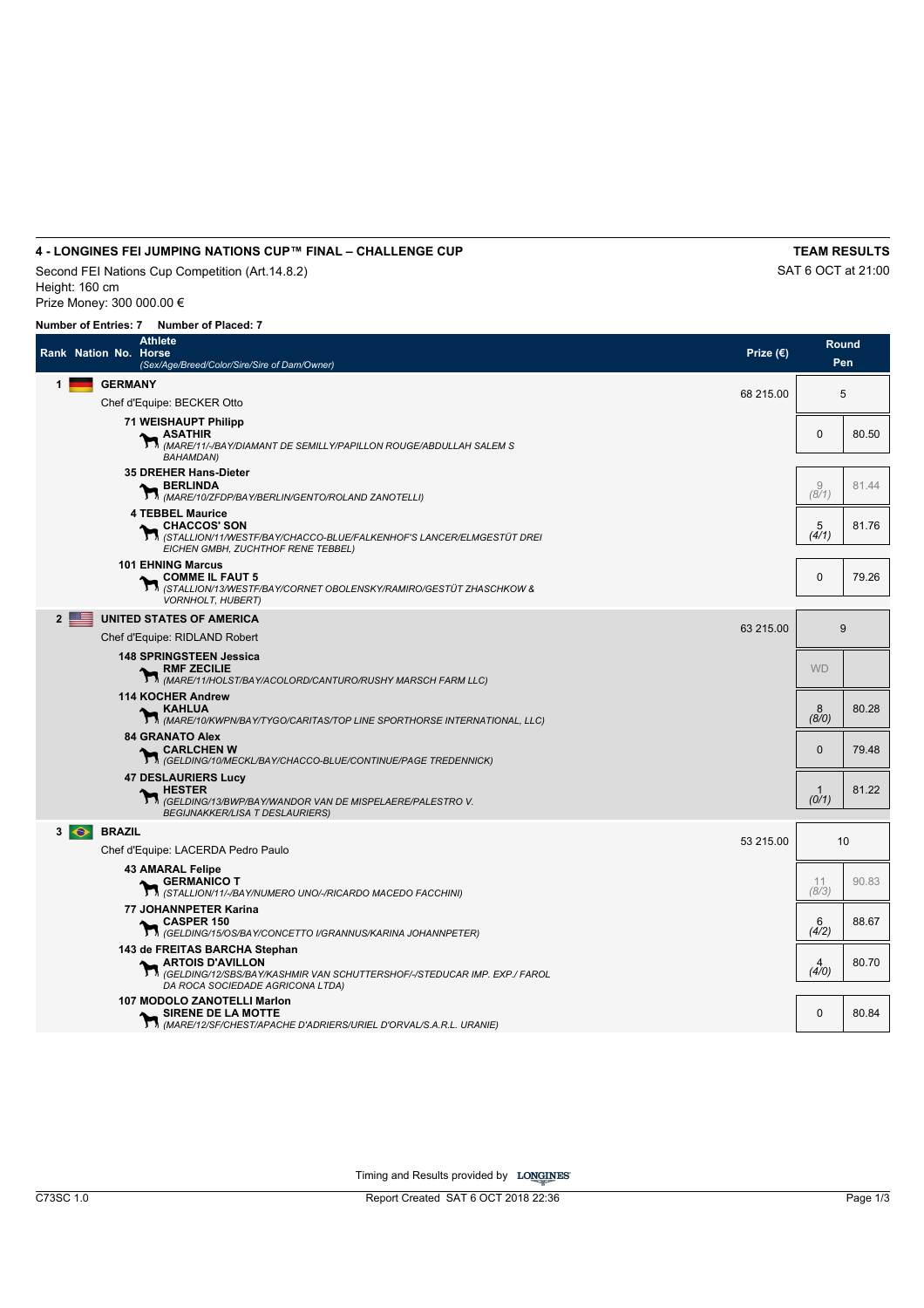# **4 - LONGINES FEI JUMPING NATIONS CUP™ FINAL – CHALLENGE CUP TEAM RESULTS**

Second FEI Nations Cup Competition (Art.14.8.2) SAT 6 OCT at 21:00 Height: 160 cm Prize Money: 300 000.00 €

## **Number of Entries: 7 Number of Placed: 7**

| Rank Nation No. Horse               | Athlete<br>(Sex/Age/Breed/Color/Sire/Sire of Dam/Owner)                                                                               | Prize $(\epsilon)$ | Round<br>Pen      |       |  |
|-------------------------------------|---------------------------------------------------------------------------------------------------------------------------------------|--------------------|-------------------|-------|--|
| $4$ $\overline{\ }$<br><b>SPAIN</b> | Chef d'Equipe: FUSTE Marco                                                                                                            | 43 215.00          |                   | 15    |  |
|                                     | 39 ALVAREZ AZNAR Eduardo<br>SERINGAT<br><b>SERING/12/SF/CHEST/CHEF ROUGE/GUILLAUME TELL/KALIYUGA S.L.)</b>                            |                    | $\Omega$          | 80.34 |  |
|                                     | 95 CORDON Pilar Lucrecia<br>GALINE LA COUR ZICHELHOF<br>MARE/12/BWP/CHEST/MAJOR DE LA COUR/RAMIRO/PHILYRA EQUUS S.A)                  |                    | $\frac{9}{(8/1)}$ | 82.27 |  |
|                                     | <b>109 AIZPURUA QUIROGA Mikel</b><br>CARTANYA<br>M <i>(MARE/13/HOLST/DBAY/CARTANI 4/RIVERMAN/MIKEL AIZPURUA QUIROGA)</i>              |                    | $6$ (4/2)         | 85.55 |  |
|                                     | 54 FERNANDEZ SARO Manuel<br><b>MISADOR DU ROUET</b><br><b>M</b> (STALLION/10/SF/GREY/CRUSADOR/GALOUBET A/S.A.R.L. ECURIE SENS O RIEL) |                    | <b>RT</b>         |       |  |
| $5$ $\blacktriangleright$           | <b>CANADA</b><br>Chef d'Equipe: LASKIN Mark                                                                                           | 33 215.00          | 16                |       |  |
|                                     | <b>149 CARLSEN Lisa</b><br><b>PARETTE</b><br>M <i>(MARE/12/-IBAY/PASSOA VDL/BARINELLO/LISA CARLSEN)</i>                               |                    | 10<br>(8/2)       | 86.62 |  |
|                                     | 17 CHAD Kara<br><b>LARONA</b><br>MARE/11/KWPN/GREY/UNTOUCHABLE/SILVERSTONE/TORREY PINES STABLE)                                       |                    | $\frac{5}{(4/1)}$ | 82.22 |  |
|                                     | <b>117 DESLAURIERS Mario</b><br>BARDOLINA 2<br>MARE/9/HOLST/BAY/CLARIMO/LANDOS/WISHING WELL FARM LLC)                                 |                    | -1<br>(0/1)       | 81.37 |  |
| $6 \frac{\text{N}}{\text{N}}$       | <b>GREAT BRITAIN</b>                                                                                                                  | 23 215.00          |                   | 20    |  |
|                                     | Chef d'Equipe: LAMPARD Di                                                                                                             |                    |                   |       |  |
|                                     | <b>163 FUNNELL William</b><br>BILLY MCCAIN<br>(GELDING/10/AES/GREY/CEVIN Z/CRUISING/MRS DENISE STAMP)                                 |                    | 16<br>(16/0)      | 80.78 |  |
|                                     | <b>65 NUTTALL Harriet</b><br>A TOUCH IMPERIOUS<br>1. (GELDING/14/ISH/CHEST/TOUCHDOWN/CAVALIER ROYALE/MR RUPERT NUTTALL)               |                    | 9<br>(8/1)        | 82.75 |  |
|                                     | 97 DERBYSHIRE Amanda<br>ROULETTE BH<br>(GELDING/9/-/BAY/MOSCHINO/MICHELLINO/GOCHMAN SPORT HORSE LLC)                                  |                    | 6<br>(4/2)        | 85.70 |  |
|                                     | <b>132 SMITH Holly</b><br><b>HEARTS DESTINY</b><br>(STALLION/9/AES/BAY/HEART THROB /RABINO/GRAHAM SMITH, HOLLY SMITH, T J             |                    | 5<br>(4/1)        | 81.38 |  |
|                                     | <b>HALL LIMITED)</b>                                                                                                                  |                    |                   |       |  |